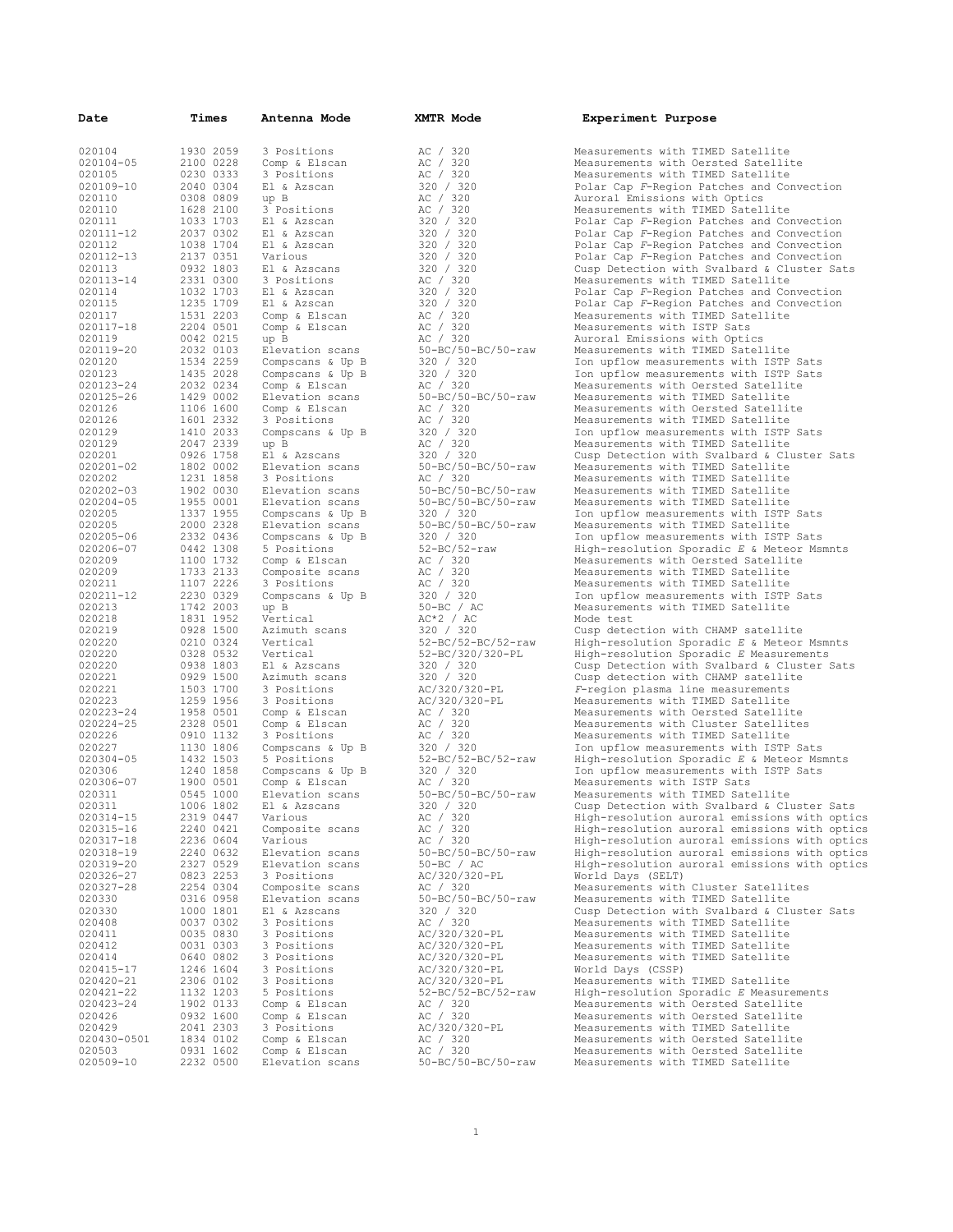| Date                | Times                  | Antenna Mode                         | XMTR Mode                                   | Experiment Purpose                                                                   |
|---------------------|------------------------|--------------------------------------|---------------------------------------------|--------------------------------------------------------------------------------------|
| 020510-11           | 2233 0502              | Elevation scans                      | 50-BC/50-BC/50-raw                          | Measurements with TIMED Satellite                                                    |
| 020513              | 1630 2300              | 3 Positions                          | AC/320/320-PL                               | Measurements with TIMED Satellite                                                    |
| 020516              | 1727 2358              | Composite scans                      | 320 / 320                                   | Measurements with Cluster Satellites                                                 |
| 020517              | 0001 0202              | Elevation scans                      | $50 - BC / 50 - BC / 50 - raw$              | Measurements with TIMED Satellite                                                    |
| 020519<br>020519-20 | 1830 2355<br>2358 0100 | Comp & Elscan<br>Elevation scans     | AC / 320<br>50-BC/50-BC/50-raw              | Measurements with Oersted Satellite<br>Measurements with TIMED Satellite             |
| 020523              | 0953 1557              | El & Azscans                         | 320 / 320                                   | Cusp Detection with Svalbard & Cluster Sats                                          |
| 020523-24           | 1601 0100              | 3 Positions                          | AC/320/320-PL                               | Measurements with TIMED Satellite                                                    |
| 020524              | 0103 0507              | Compscans & Up B                     | 320 / 320                                   | CME event monitoring                                                                 |
| 020526-27           | 1825 0102<br>1939 0404 | Comp & Elscan                        | AC / 320<br>$52 - BC / 52 - BC / 52 - raw$  | Measurements with Oersted Satellite                                                  |
| 020527-29<br>020529 | 0911 1530              | 5 Positions<br>Comp & Elscan         | AC / 320                                    | High-resolution Sporadic E Measurements<br>Measurements with TIMED Satellite         |
| 020529              | 1531 2004              | Composite scans                      | AC / 320                                    | Measurements with TIMED Satellite                                                    |
| 020530              | 1456 2132              | Composite scans                      | AC / 320                                    | Measurements with TIMED Satellite                                                    |
| 020603              | 1040 1604              | Azimuth scans                        | 320 / 320                                   | Cusp Detection with Svalbard & CHAMP Sat                                             |
| 020604<br>020605    | 1044 1603<br>1049 1613 | Azimuth scans<br>Azimuth scans       | 320 / 320<br>320 / 320                      | Cusp Detection with Svalbard & CHAMP Sat<br>Cusp Detection with Svalbard & CHAMP Sat |
| 020606              | 1053 1603              | Azimuth scans                        | 320 / 320                                   | Cusp Detection with Svalbard & CHAMP Sat                                             |
| 020607              | 1038 1556              | Azimuth scans                        | 320 / 320                                   | Cusp Detection with Svalbard & CHAMP Sat                                             |
| 020607-09           | 1600 0004              | 5 Positions                          | 52-BC/52-BC/52-raw                          | High-resolution Sporadic E Measurements                                              |
| 020611-12           | 1208 1600              | Comp & Elscan                        | 320 / 320                                   | World Day                                                                            |
| 020614-15           | 1801 0031<br>1042 2101 | Comp & Elscan<br>3 Positions         | AC / 320                                    | Measurements with Oersted Satellite<br>Measurements with TIMED Satellite             |
| 020618<br>020621    | 1037 2102              | 3 Positions                          | AC/320/320-PL<br>AC/320/320-PL              | Measurements with TIMED Satellite                                                    |
| 020624              | 1101 2103              | 3 Positions                          | AC/320/320-PL                               | Measurements with TIMED Satellite                                                    |
| 020702              | 0515 1101              | Composite scans                      | 320 / 320                                   | Measurements with Cluster Satellites                                                 |
| 020703              | 0438 0900              | 3 Positions                          | AC/320/320-PL                               | Measurements with TIMED Satellite                                                    |
| 020703              | 0904 1500<br>0502 0628 | Comp & Elscan                        | AC / 320                                    | Measurements with Oersted Satellite                                                  |
| 020704<br>020704    | 0630 1100              | 3 Positions<br>Composite scans       | AC/320/320-PL<br>320 / 320                  | Measurements with TIMED Satellite<br>Measurements with Cluster Satellites            |
| 020704              | 1756 1941              | 3 Positions                          | AC/320/320-PL                               | Measurements with TIMED Satellite                                                    |
| 020708              | 0304 0433              | 3 Positions                          | AC/320/320-PL                               | Measurements with TIMED Satellite                                                    |
| 020708              | 1333 2001              | 3 Positions                          | AC/320/320-PL                               | Measurements with TIMED Satellite                                                    |
| 020709<br>020709    | 0126 0458<br>0502 1003 | Vertical<br>Composite scans          | $52 - BC / 52 - BC / 52 - raw$<br>320 / 320 | Measurements with TIMED Satellite<br>Measurements with Cluster Satellites            |
| 020709              | 1802 1932              | 3 Positions                          | AC/320/320-PL                               | Measurements with TIMED Satellite                                                    |
| 020710              | 0229 0856              | 3 Positions                          | AC/320/320-PL                               | Measurements with TIMED Satellite                                                    |
| 020710              | 0858 1500              | Comp & Elscan                        | AC / 320                                    | Measurements with Oersted Satellite                                                  |
| 020711              | 1708 1831              | 3 Positions                          | AC/320/320-PL                               | Measurements with TIMED Satellite                                                    |
| 020712<br>020712    | 0140 0501<br>0503 1227 | 3 Positions<br>Compscans & Up B      | AC/320/320-PL<br>320 / 320                  | Measurements with TIMED Satellite<br>Ion upflow measurements with ISTP Sats          |
| 020712              | 1230 1900              | 3 Positions                          | AC/320/320-PL                               | Measurements with TIMED Satellite                                                    |
| 020712-13           | 1903 0002              | Comp & Elscan                        | AC / 320                                    | Measurements with Oersted Satellite                                                  |
| 020713              | 0300 0425              | 3 Positions                          | AC/320/320-PL                               | Measurements with TIMED Satellite                                                    |
| 020714<br>020715    | 1632 1750<br>0133 0856 | 3 Positions<br>3 Positions           | AC/320/320-PL<br>AC/320/320-PL              | Measurements with TIMED Satellite<br>Measurements with TIMED Satellite               |
| 020715              | 0857 1458              | Comp & Elscan                        | AC / 320                                    | Measurements with Oersted Satellite                                                  |
| 020715              | 1500 2010              | 3 Positions                          | AC/320/320-PL                               | Measurements with TIMED Satellite                                                    |
| 020716              | 0104 0429              | 3 Positions                          | AC/320/320-PL                               | Measurements with TIMED Satellite                                                    |
| 020716              | 1707 1831<br>1535 1717 | 3 Positions                          | AC/320/320-PL                               | Measurements with TIMED Satellite<br>Measurements with TIMED Satellite               |
| 020717<br>020717-18 | 1719 0408              | 3 Positions<br>Compscans & Up B      | AC/320/320-PL<br>320/320/320-PL             | CME event monitoring                                                                 |
| 020718              | 0408 1710              | 3 Positions                          | 320/320/320-PL                              | CME event monitoring                                                                 |
| 020718              | 1712 1828              | Elscan & Up B                        | 320/320/320-PL                              | Plasma line testing                                                                  |
| 020719              | 1342 1605              | Elscan & Up B                        | AC/320/320-PL                               | E-Region plasma lines                                                                |
| 020723<br>020726    | 0357 1233<br>0340 1200 | 3 Positions<br>3 Positions           | AC/320/320-PL<br>AC/320/320-PL              | Measurements with TIMED Satellite<br>Measurements with TIMED Satellite               |
| 020730              | 0302 1133              | 3 Positions                          | AC/320/320-PL                               | Measurements with TIMED Satellite                                                    |
| 020805              | 0829 1001              | 3 Positions                          | AC/320/320-PL                               | Measurements with TIMED Satellite                                                    |
| 020805              | 1002 1321              | 3 Positions                          | AC/320/320-PL                               | Measurements with Oersted Satellite                                                  |
| 020807              | 1941 2320              | 3 Positions                          | AC/320/320-PL<br>AC/320/320-PL              | Measurements with Oersted Satellite                                                  |
| 020812<br>020812    | 0959 1357<br>1401 1805 | 3 Positions<br>Compscans & Up B      | 320 / 320                                   | Measurements with Oersted Satellite<br>Ion upflow measurements with ISTP Sats        |
| 020813-14           | 1027 1756              | Comp & Elscan                        | 320 / 320                                   | World Day                                                                            |
| $20814 - 15$        | 1758 0049              | 3 Positions                          | AC/320/320-PL                               | Measurements with Oersted Satellite                                                  |
| 020815              | 0051 0827              | 3 Positions                          | AC/320/320-PL                               | Measurements with TIMED Satellite                                                    |
| 020815<br>020816    | 0837 1705<br>1044 1706 | Elevation scans<br>Elevation scans   | 320/320/320-PL<br>320/320/320-PL            | Naturally Enhanced Ion Lines<br>Naturally Enhanced Ion Lines                         |
| 020817              | 1026 1705              | Elevation scans                      | 320/320/320-PL                              | Naturally Enhanced Ion Lines                                                         |
| 020818              | 1023 1702              | Elevation scans                      | 320/320/320-PL                              | Naturally Enhanced Ion Lines                                                         |
| 020821              | 1703 2328              | Comp & Elscan                        | AC / 320                                    | Measurements with Oersted Satellite                                                  |
| 020821-22           | 2330 0030              | 3 Positions                          | AC/320/320-PL                               | Measurements with TIMED Satellite                                                    |
| 020824<br>020824    | 1731 2232<br>2235 2333 | Compscans & Up B<br>Compscans & Up B | 320 / 320<br>320 / 320                      | Ion upflow measurements with ISTP Sats<br>Measurements with TIMED Satellite          |
| 020829-30           | 1134 0503              | Comp & Elscan                        | 320 / 320                                   | Measurements with Cluster satellites                                                 |
| 020830-31           | 2107 0356              | Comp & Elscan                        | 320 / 320                                   | Measurements with Cluster satellites                                                 |
| 020831              | 0400 0503              | Comp & Elscan                        | 320 / 320                                   | Measurements with TIMED Satellite                                                    |
| 020906<br>020907    | 1929 2301<br>1225 2100 | 3 Positions<br>Compscans & Up B      | AC/320/320-PL<br>320 / 320                  | Measurements with TIMED Satellite<br>Ion upflow measurements with ISTP Sats          |
|                     |                        |                                      |                                             |                                                                                      |